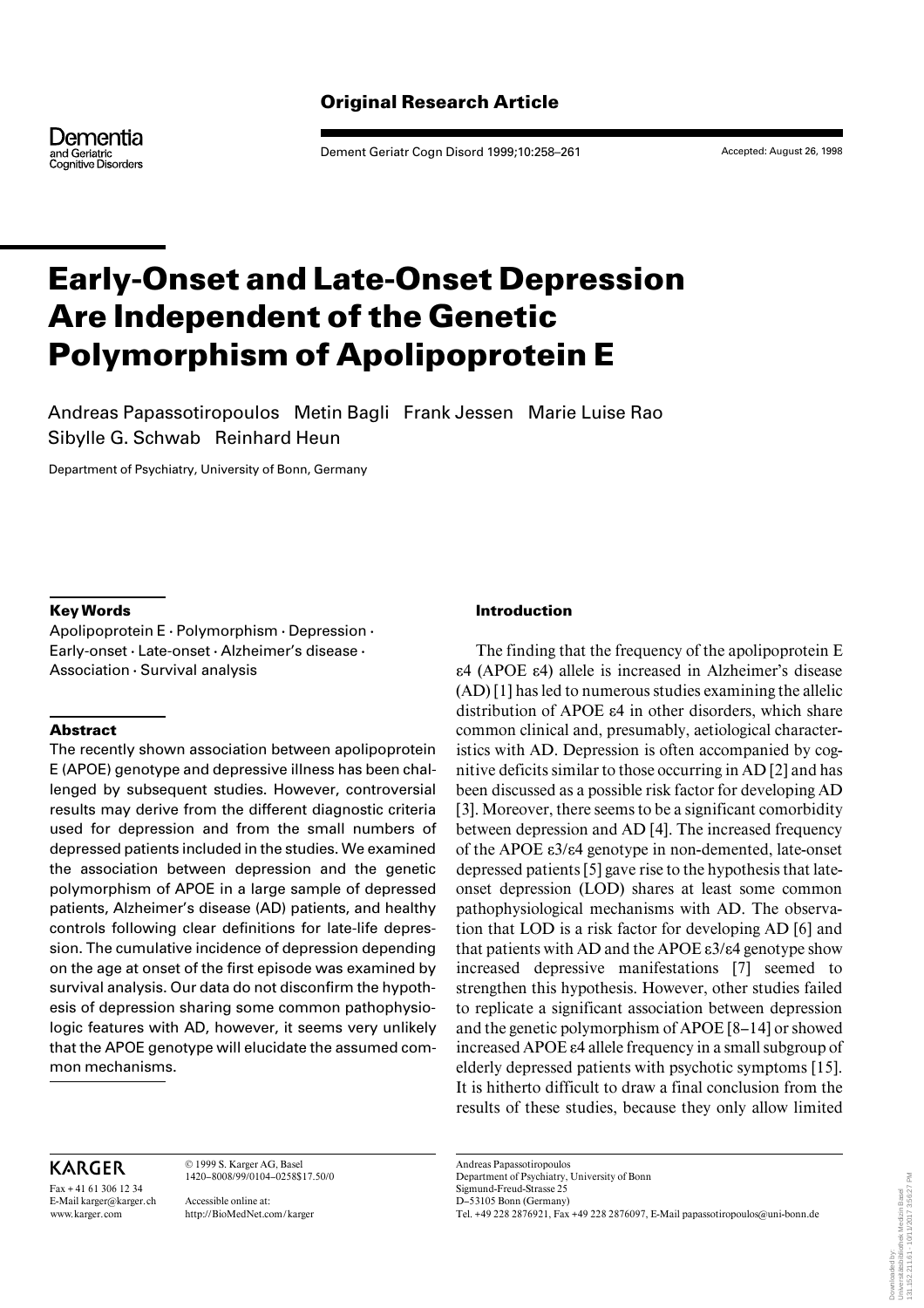Table 1. APOE genotype and APOE ε4 allele distribution in healthy controls, patients with EOD, patients with LOD and AD patients

| Healthy controls<br>$(n = 191)$ | <b>EOD</b> patients<br>$(n = 129)$                 | LOD patients<br>$(n = 31)$ | AD patients<br>$(n = 102)$ |
|---------------------------------|----------------------------------------------------|----------------------------|----------------------------|
|                                 |                                                    |                            |                            |
| $109(57.1\%)$                   | 70 (54.3%)                                         | 18 (58.1%)                 | 31 (30.4%)                 |
| 33 (17.3%)                      | $20(15.5\%)$                                       | $5(16.1\%)$                | $9(8.9\%)$                 |
| $46(24.1\%)$                    | $30(23.3\%)$                                       | $7(22.6\%)$                | 40 (39.2%)                 |
| $1(0.5\%)$                      | $6(4.6\%)$                                         |                            | 19 (18.6%)                 |
| $2(1.0\%)$                      | $3(2.3\%)$                                         | $1(3.2\%)$                 | $3(2.9\%)$                 |
|                                 |                                                    |                            |                            |
| 86.9%                           | 82.6%                                              | 87.1%                      | 60.3%                      |
| 13.1%                           | 17.4%                                              | 12.9%                      | 39.7%                      |
|                                 | APOE $\varepsilon$ 4 allele frequency <sup>b</sup> |                            |                            |

For the entire group:  $\chi^2$  = 63.2, d.f. = 12, p < 0.0001.

 $\chi^2$  test between healthy controls, EOD, and LOD patients:  $\chi^2 = 2.5$ , d.f. = 2, p = 0.29.

 $\chi^2$  test between healthy controls and LOD patients:  $\chi^2 = 0.02$ , d.f. = 1, p > 0.5.

 $\chi^2$  test between EOD and LOD patients:  $\chi^2 = 0.5$ , d.f. = 1, p = 0.5.

All comparisons were corrected for multiple testing.

comparison: (a) the positive association between APOE genotype and depression was based on an insufficient number of depressed patients (12 early-onset depressed and 30 late-onset depressed patients) [5], (b) the definition of the age at onset for late-life depression varies (*i.e.*)  $>45, 60,$  or 65 years) [5, 10, 14], (c) some authors use the term depressive illness after development of AD [8], and (d) other authors define depressive episodes in elderly patients as geriatric depression, even though they suffered from recurrent depression which first appeared in their  $30s$  [15].

These apparent controversies led us to examine the association between depression and the genetic polymorphism of APOE in a large sample of depressed patients, AD patients, and healthy controls following clear definitions for late-life depression. In order to exclude the possibility that the arbitrary subdivision of depression into an early-onset and a late-onset form confounded our analysis, we further examined the cumulative incidence of depression depending on the age at onset of the first episode using survival analysis.

#### **Material and Methods**

German AD patients ( $n = 102$ ) with a mean age of 74.4  $\pm$  10.3 years (range 51–101 years) were recruited from the out-patient memory disorders clinic of the Psychiatric Department of the University of Bonn; there were  $68 (66.7%)$  females. The diagnosis of probable AD was performed by standard clinical evaluation according to NINCDS-ADRDA criteria [16]. Medical and family history, general medical and neurological examination, psychiatric interview, neuropsychological testing, blood and CSF studies, and CT scans were carried out to exclude other forms of dementia. Depressed patients  $(n = 160)$  were consecutively recruited in the Departement of Psychiatry, University of Bonn. The mean age was  $68.0 \pm 7.7$  years (range: 50–88 years). There were 105 female patients (65.6%). Nondemented, depressed patients underwent the same clinical evaluation as the AD group. The diagnosis of depression was made by 2 independent experienced psychiatrists. Patients with LOD  $(n = 31)$ were subjects 60 years of age or above at the first occurrence of a depressive episode (mean age:  $70.2 \pm 6.6$  years, range:  $61-86$  years). Patients with other psychiatric disorders (e.g. schizophrenia, schizoaffective disorder, bipolar disorder) were not included. With the support of the local Census Bureau and the regional Board of Data Protection (Nordrhein-Westfalen, Germany) a stratified random sample of subjects aged over 50 years was selected from the elderly general population. The control group comprised 191 healthy subjects (92 males, 99 females) with a mean age of 70.6  $\pm$  11.4 years (range 50–100 years). CT scans and liquor studies were not performed in the healthy subjects from the general population. In this group, exclusion of psychiatric disorders and dementia was made after an extensive psychiatric interview and neuropsychological testing. All patients and control subjects gave informed consent to participate in the study.

Leukocyte DNA was isolated following standard protocols. APOE genotyping was performed as described before [17]. APOE genotypes included  $\epsilon 2/\epsilon 3$ ,  $\epsilon 2/\epsilon 4$ ,  $\epsilon 3/\epsilon 3$ ,  $\epsilon 3/\epsilon 4$ , and  $\epsilon 4/\epsilon 4$ . The genotype ε2/ε2 was not observed. Genotyping was performed blind to clinical diagnosis. Frequencies were compared with the  $\chi^2$  test. Survival analysis was performed using the Kaplan-Meier method and the log rank statistics.

#### **Results**

Table 1 presents the distribution of the APOE genotypes and the frequency of the APOE  $\varepsilon$ 4 allele in healthy controls, patients with early-onset depression (EOD), pa-

Apolipoprotein E Genotype and Depression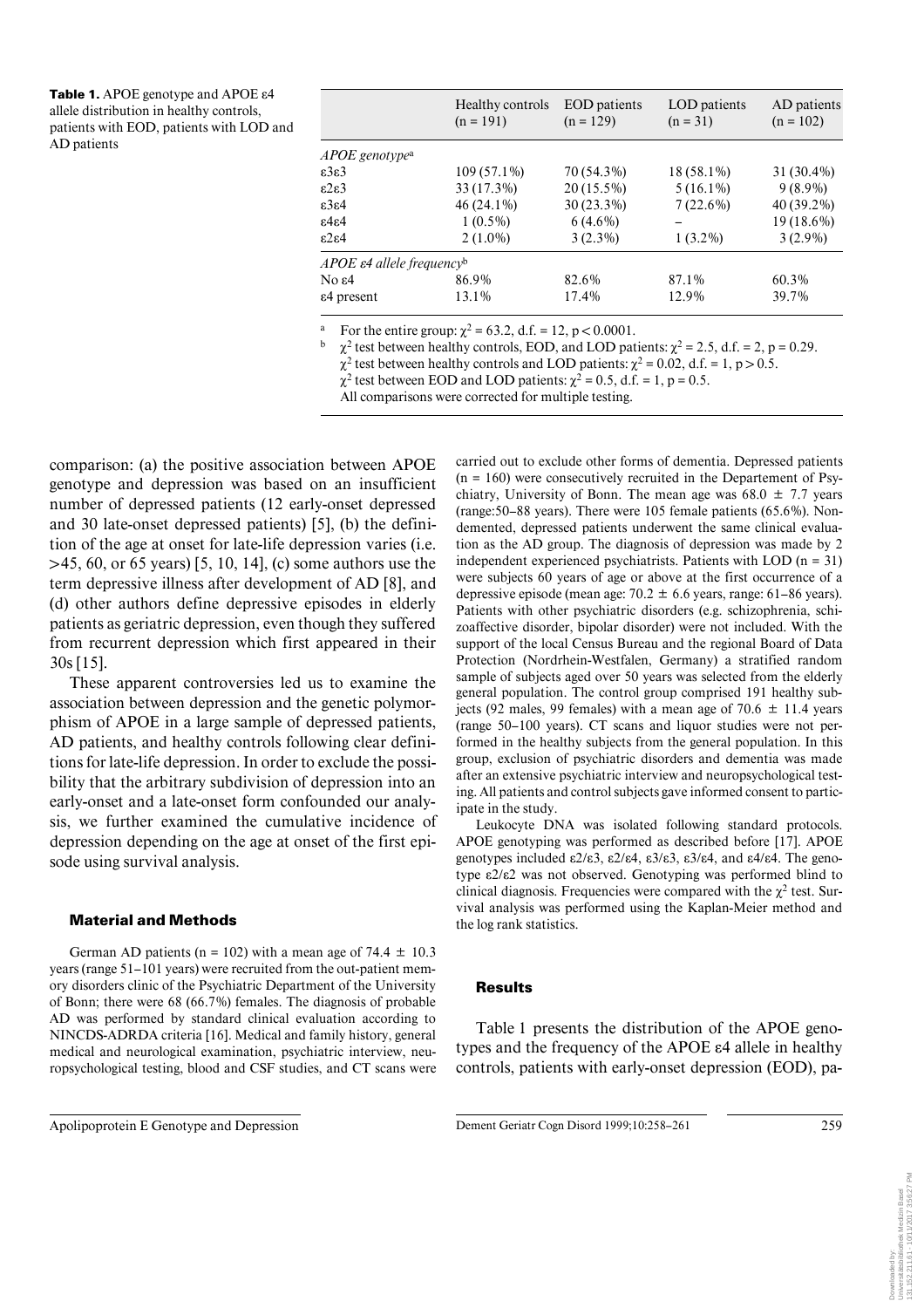

**Fig. 1.** Cumulative incidence of depression in non-demented, depressed patients with no  $(--1)$  or those with at least one copy  $(-$ ) of the APOE  $\varepsilon$ 4 allele.

tients with LOD and AD patients. The significant overrepresentation of the  $\epsilon 3/\epsilon 4$  genotype and the  $\epsilon 4/\epsilon 4$  genotype in AD patients led to a very high  $\chi^2$  value when the entire group was tested ( $\chi^2$  = 63.2, d.f. = 12, p < 0.0001). However, comparison of the APOE  $\varepsilon$ 4 allele frequency in healthy controls, EOD patients, and LOD patients revealed no significant difference between these groups  $(\chi^2 = 2.5, d.f. = 2, p = 0.29)$ . This applied also to pairwise comparisons between EOD and LOD patients ( $\chi^2$  = 0.5, d.f. = 1,  $p = 0.5$ ) and between healthy controls and LOD patients ( $\chi^2$  = 0.02, d.f. = 1, p > 0.5).

Figure 1 shows the cumulative incidence of depression depending on the age at onset for non-demented, depressed patients with no or those with at least one copy of the APOE  $\varepsilon$ 4 allele. There was no significant difference between the corresponding Kaplan-Meier curves (log rank statistics = 0.4, d.f. = 1,  $p = 0.8$ ).

# **Discussion**

The assumption that depressive illness and AD are distinct syndromes which may share common biological components [18] has recently found support by the finding that depressed AD patients show increased familial liability for depression that is independent of any familial liability for dementia [19]. Despite the absence of corresponding histopathological or experimental data, the observed increased frequency of the APOE  $\epsilon$ 3/ $\epsilon$ 4 genotype in non-demented, late-onset depressed patients [5] provided a missing link in the pathogenesis of AD and depression, although this observation was challenged by subsequent studies in elderly depressed patients [9, 10, 14, 15]. However, comparison of these studies is hampered by the fact that different definitions for the diagnosis of late-life depression were used, and that the number of depressed subjects was insufficient in many studies.

In the present study we used a large sample of healthy controls, depressed patients, and AD patients, and defined late-life depression in accordance with most authors [20–22]. We could not replicate the finding by Krishnan et al. [5], since there was no difference in the distribution of the APOE genotype in healthy controls and patients with LOD and EOD. The APOE allele frequencies were in almost perfect agreement with other studies [10]. Moreover, the performed survival analysis showed that the APOE  $\varepsilon$ 4 allele has no influence on the age at onset of depression. The hypothesis of depression sharing some common pathophysiologic features with AD is not excluded by this data, however, it seems very unlikely that the APOE genotype will elucidate the assumed common mechanisms.

## **Acknowledgement**

This work was supported by grants from the Deutsche Forschungsgemeinschaft to R.H. (He 2318/1-2).

Schwab/Heun